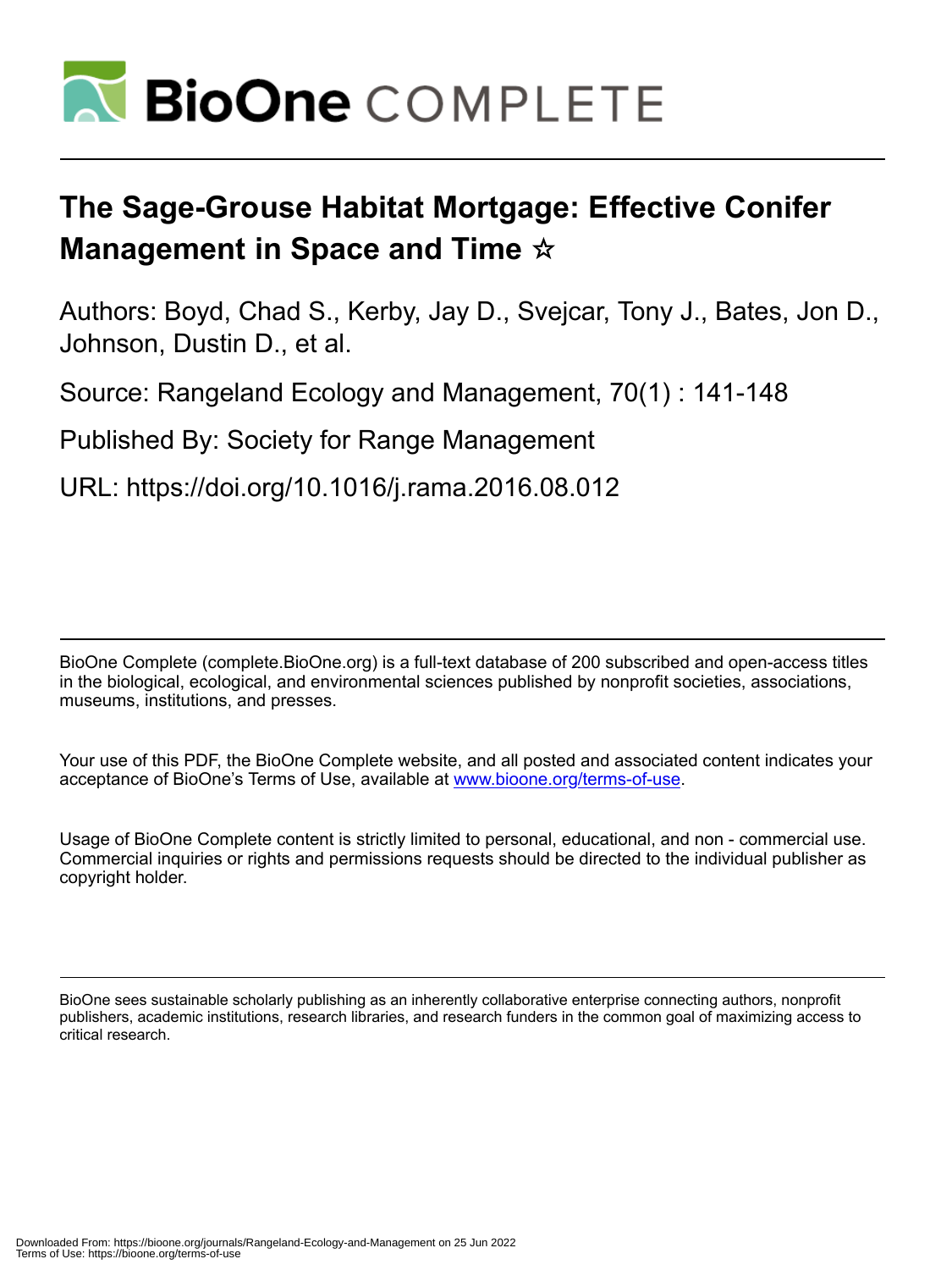Contents lists available at ScienceDirect





### Rangeland Ecology & Management

journal homepage: http://www.elsevier.com/locate/rama

## The Sage-Grouse Habitat Mortgage: Effective Conifer Management in Space and Time<sup>☆</sup>



### Chad S. Boyd <sup>a,\*</sup>, Jay D. Kerby <sup>b</sup>, Tony J. Svejcar <sup>c</sup>, Jon D. Bates <sup>c</sup>, Dustin D. Johnson <sup>d</sup>, Kirk W. Davies <sup>c</sup>

<sup>a</sup> Research Leader

**b** Southeast Oregon Project Manager, The Nature Conservancy

<sup>c</sup> Research Scientists, US Department of Agriculture−Agricultural Research Service (USDA-ARS), Eastern Oregon Agricultural Research Center (EOARC)

<sup>d</sup> Associate Professor, Oregon State University, Department of Animal and Rangeland Sciences, EOARC, Burns, OR 97720, USA

#### article info abstract

Article history: Received 25 January 2016 Received in revised form 29 August 2016 Accepted 31 August 2016

Keywords: cutting fire juniper pinyon prescribed burning sagebrush

Management of conservation-reliant species can be complicated by the need to manage ecosystem processes that operate at extended temporal horizons. One such process is the role of fire in regulating abundance of expanding conifers that disrupt sage-grouse habitat in the northern Great Basin of the United States. Removing conifers by cutting has a beneficial effect on sage-grouse habitat. However, effects may last only a few decades because conifer seedlings are not controlled and the seed bank is fully stocked. Fire treatment may be preferred because conifer control lasts longer than for mechanical treatments. The amount of conservation needed to control conifers at large temporal and spatial scales can be quantified by multiplying land area by the time needed for conifer abundance to progress to critical thresholds (i.e., "conservation volume"). The contribution of different treatments in arresting conifer succession can be calculated by dividing conservation volume by the duration of treatment effect. We estimate that fire has approximately twice the treatment life of cutting at time horizons approaching 100 yr, but, has high up-front conservation costs due to temporary loss of sagebrush. Cutting has less up-front conservation costs because sagebrush is unaffected, but it is more expensive over longer management time horizons because of decreased durability. Managing conifers within sage-grouse habitat is difficult because of the necessity to maintain the majority of the landscape in sagebrush habitat and because the threshold for negative conifer effects occurs fairly early in the successional process. The time needed for recovery of sagebrush creates limits to fire use in managing sage-grouse habitat. Utilizing a combination of fire and cutting treatments is most financially and ecologically sustainable over long time horizons involved in managing conifer-prone sage-grouse habitat.

Published by Elsevier Inc. on behalf of The Society for Range Management. This is an open access article under the CC BY-NC-ND license (http://creativecommons.org/licenses/by-nc-nd/4.0/).

#### Introduction

In a previous paper [\(Boyd et al. 2014](#page-7-0)) we examined the contemporary challenges of managing conservation-reliant species within the context of regulatory frameworks such as the US Endangered Species Act (ESA). Such scenarios are complicated by the fact that managing the ecosystem processes necessary to maintain habitat for sensitive species may involve extended temporal horizons that are not consistent with the immediacy of regulatory imperatives. This is particularly true in disturbance-dependent ecosystems in which change over time is a reality, even in the absence of anthropogenic inputs. Part of the problem in managing these systems is the manner in which specific

management practices have been previously monitored and evaluated. Such efforts are often couched in terms of implementation monitoring (e.g., documentation of spatial area treated) instead of effectiveness monitoring (i.e., biological effectiveness, or determining the success of management practices in influencing specific ecosystem processes or attributes) [\(Boyd and Svejcar 2009\)](#page-7-0). When biological success of treatments is evaluated, authors of a recent comprehensive evaluation of rangeland conservation practices concluded that the spatial and temporal scale of existing research is often inadequate to be relevant to natural resources management ([NRCS 2012\)](#page-7-0).

In today's world, both conservation and research time lines are often based on administrative protocol or tradition [\(Boyd et al. 2014](#page-7-0)). From a research standpoint, grant cycles may encompass 2–5 yr. On rangeland managed by the Bureau of Land Management, management planning often takes place within the temporal boundaries of a Resource Management Plan (RMP), which is approximately 15–20 yr. Such time horizons can contrast with the timeframes over which ecological systems function or deliver desired values. For example, conifer woodland development in sagebrush steppe plant communities takes approximately

#### <http://dx.doi.org/10.1016/j.rama.2016.08.012>

 $\star$  EOARC is jointly operated by the USDA-ARS and the Oregon State University Agricultural Experiment Station. USDA is an equal opportunity provider and employer. Proprietary or trade names are for information only and do not convey endorsement of one product over another.

<sup>⁎</sup> Correspondence: Chad Boyd, USDA-ARS, EOARC, 67826-A Hwy. 205, Burns, OR 97720, USA. Tel.:+1 541 573 8939; fax: +1 541 573 3042.

E-mail address: [chad.boyd@oregonstate.edu](mailto:chad.boyd@oregonstate.edu) (C.S. Boyd).

<sup>1550-7424/</sup>Published by Elsevier Inc. on behalf of The Society for Range Management. This is an open access article under the CC BY-NC-ND license (http://creativecommons.org/licenses/by-nc-nd/4.0/).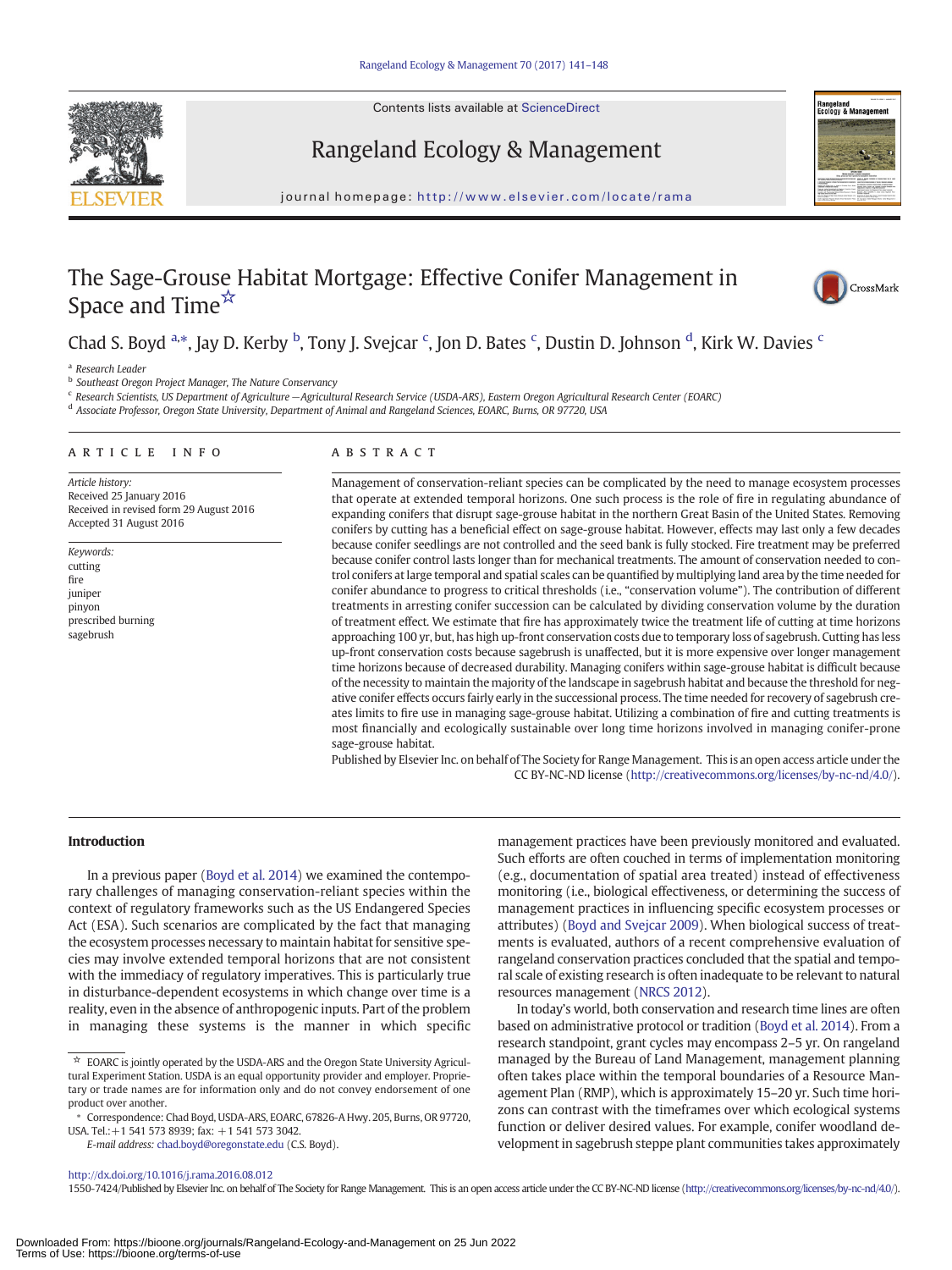100 yr depending on site conditions and year effects [\(Miller et al. 2005;](#page-7-0) [Johnson and Miller 2006; Romme et al. 2009\)](#page-7-0).

Spatial dimensions (vs. time) are more amenable to management planning efforts (e.g., see [Chambers et al. 2014](#page-7-0)), in part because they are easily quantifiable at a given point in time and conceptualizing the boundaries of planned management actions is fairly straightforward. But space and time are not independent entities and ecological reality is defined by latitude, longitude, elevation, and time. These four dimensions define the management challenges that must be overcome to direct vegetation change along desired trajectories. Spatial dimensions are easily paired with project expenditures to determine cost outlay per unit area of space (e.g., cost per hectare) or for the total area within project boundaries. But what happens when the benefit of different management treatments varies in time? How do we value the spatial impact of different management options in an environment where treated plant communities experience succession to alternative states at treatment-dependent rates?

In this paper, we examine the interface between short-term and long-term habitat needs of greater sage-grouse (Centrocercus urophasianus) and conifer treatment options by developing a novel metric ("conservation volume") that integrates space and time to quantify the amount of conservation needed to meet management objectives over extended temporal and spatial horizons. We then provide conceptual guidance for designing management treatments to control conifer abundance and meet the habitat needs of sage-grouse in a financially and ecologically responsible manner. Importantly, this manuscript is not a review or synthesis paper and is, instead, the collective opinion of a group of researchers who work at the interface of science and management in sagebrush habitats. As such, we make no effort to comprehensively examine literature pertaining to all conifer treatment options and instead use simplified comparisons to highlight key management considerations that are relevant regardless of specific treatment techniques. For example, our discussion of mechanical methods of juniper control is purposefully limited to cutting, not because we are unaware of other mechanical methods, but because it is convenient to focus on a single tool in making larger conceptual arguments that we hope will stimulate discussion about making wise choices in management of conifer-prone sage-grouse habitat at extended temporal horizons.

While the emphasis of this paper is on sage-grouse, our work also relates more broadly to conservation of sagebrush ecosystems that provide habitat to a wide variety of sagebrush-dependent wildlife species ([Davies et al. 2011; Chambers et al. 2014](#page-7-0)). Because of the variability in abiotic conditions and disturbance regimes present across the range of in piñon and juniper communities in the western United States (e.g., see [Romme et al. 2009\)](#page-8-0), we focus on conifer dynamics within the northern Great Basin. That said, concepts developed herein may have applicability to habitat management for other wildlife species in other ecosystems.

#### Managing Conifer Prone Habitat for Greater Sage-Grouse

Fire return intervals in the mid to high elevations of the sagebrush steppe ecosystem have undergone significant change since European arrival [\(Miller and Wigand 1994; Miller and Rose 1999; Weisberg](#page-7-0) [et al. 2007](#page-7-0)). [Miller et al. \(2000\)](#page-7-0) reported historical mean fire return intervals (MFRIs) of  $<$  30 yr; however, MFRIs have increased dramatically post European arrival in association with fine fuel removal via livestock grazing and later with improved fire suppression techniques [\(Pyne et al.](#page-8-0) [1996\)](#page-8-0). In association with altered fire regimes, and perhaps changing climate, populations of fire-sensitive native conifers (primarily juniper [Juniperus occidentalis Hook., J. osteosperma Sarg.] and piñon pine [Pinus monophylla Torr. & Frén, P. edulis Engelm.]) have greatly expanded. Recent estimates suggest that conifer abundance in the northern Great Basin has increased from 0.3 to 3.5 million ha since the late 19th century ([Miller et al. 2000; Azuma et al. 2005\)](#page-7-0) and these species impact approximately 19 million ha in the western United States [\(Tausch et al.](#page-8-0) [1981; Johnson and Miller 2006; Miller et al. 2008](#page-8-0)).

Conifer woodland development can be conceptualized in three phases [\(Miller et al. 2005; Romme et al. 2009](#page-7-0)). Phase 1 is characterized by the presence of seedling and juvenile conifer plants at a site [\(Miller](#page-7-0) [et al. 2005](#page-7-0)). In the absence of fire, these plants mature and become codominant with other understory perennial species over time (phase 2). Left unchecked, conifers eventually dominate the site (phase 3, or "woodland") and understory perennial herbaceous plants and shrubs can be dramatically reduced or eliminated and soil resources may be at greater risk for erosion ([Miller et al. 2005; Pierson et al. 2007\)](#page-7-0).

Both phase 2 and phase 3 conditions have the potential to impact not only understory plant conditions but also habitat quality for sagebrush (Artemisia spp.)−dependent wildlife species of critical concern including greater sage-grouse. Recently considered for listing under the ESA, sage-grouse populations have declined precipitously over the past 50 yr [\(Connelly and Braun 1997; Braun 1998; Connelly et al. 2004;](#page-7-0) [USFWS 2013](#page-7-0)). At mid to high elevations, expansion of native conifer species into sagebrush steppe habitats is viewed as a major threat to sage-grouse populations ([Connelly and Braun 1997; Braun 1998;](#page-7-0) [USFWS 2013](#page-7-0)). Progression to conifer woodland conditions incrementally decreases quality of habitat as understory perennial plants are lost ([Miller et al. 2000; Bates et al. 2005](#page-7-0)). Sage-grouse may avoid habitats when conifers are greater than about 1 m high, perhaps because of the potential for these trees to be used as perch sites for avian predators ([Casazza et al. 2011\)](#page-7-0). Moreover, these habitats may be of disproportionate value to sage-grouse as they provide late-season access to forbs that are critical to ensuring adequate body condition before winter onset ([Drut et al. 1994a, 1994b](#page-7-0)).

Contemporary management of conifer populations in sage-grouse habitat relies heavily on mechanical treatments and these methods have yielded significant conservation benefit [\(Bates et al., 2005, 2014a,](#page-7-0) [2014b; Baruch-Mordo et al. 2013; Miller et al., 2014a, 2014b; Roundy](#page-7-0) [et al. 2014](#page-7-0)). For example, the Sage Grouse Initiative (SGI), a program funded by the USDA−Natural Resources Conservation Service, has partnered with private landowners to mechanically treat  $> 100 000$  ha of conifers in the western United States since program inception in 2010 ([SGI 2015](#page-8-0)). However, such progress comes at a cost. At current prices for cutting of approximately \$100−300·ha−<sup>1</sup> ([Farzan et al.](#page-7-0) [2015\)](#page-7-0), total cost of these treatments could be as high as \$30 million. With that in mind, a reasonable question to ask is "given the cost of mechanical treatments, how long can we afford to use these methods as our first line of defense against conifer expansion in sage-grouse habitat?"

That question is made even more relevant when we consider that sage-grouse were found to be "not warranted" for listing under the ESA [\(USFWS 2015\)](#page-8-0). Before that finding, political pressures aligned to make such expenditures seem reasonable insofar as they helped demonstrate a good faith effort to restore habitat and potentially avoid a listing. Additionally, cutting is an interdictory treatment that temporarily alleviates the consequences of diminished fire presence, but the results of cutting may be short lasting in comparison with fire [\(Miller et al.](#page-7-0) 2005; O'[Connor et al. 2013; Bates et al. 2014a](#page-7-0)) and current conifer management has not kept pace with woodland expansion [\(Miller et al.](#page-7-0) [2005](#page-7-0)). An alternative would be to simply restore the fire regime. However, fire comes with its own cost in the form of a temporary loss of sagebrush, which creates a spatially and temporally equivalent habitat deficit for sage-grouse [\(Connelly et al. 2000](#page-7-0)), although the effects of sagebrush loss on sage-grouse will vary in accordance with size and dispersion of burned areas over the landscape ([Dahlgren et al. 2006; Boyd](#page-7-0) [et al. 2011](#page-7-0)). Given the considerable area being affected by conifer expansion, widespread use of fire for conifer control could create a habitat deficit large enough to have serious negative consequences for sagegrouse populations, even though big sagebrush may recover in a matter of decades [\(Harniss and Murray 1973; Nelle et al. 2000; Lesica et al.](#page-7-0) [2007; Ziegenhagen and Miller 2009; Nelson et al. 2014\)](#page-7-0). Seeding of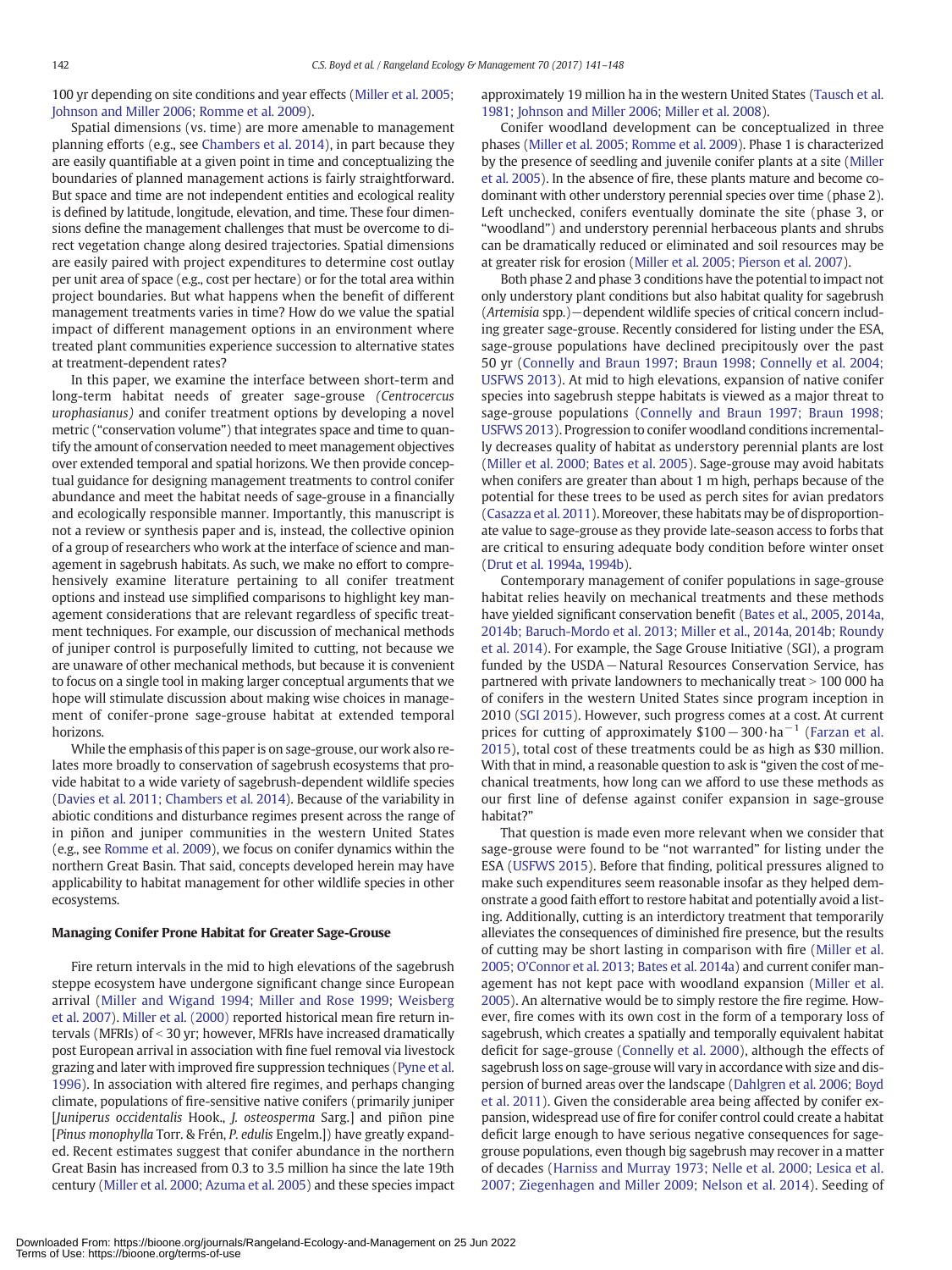<span id="page-3-0"></span>sagebrush following fire in mountain big sagebrush (Artemisia tridentata ssp. vaseyana [Rydb.] Beetle) habitat would likely reduce shrub recovery time but would also increase the cost of treatment [\(Davies et al. 2014](#page-7-0)).

An alternative would be to combine cutting and fire into a conifer management scheme to simultaneously minimize costs while protecting critical habitats from the short-term negative effects of fire. Large-scale efforts to mechanically treat conifer populations (e.g., SGI) may make such an alternative possible by creating a baseline level of habitat necessary to buffer reduction in sagebrush habitat with fire and ultimately move beyond interdictory treatments and toward a long-term sustainable strategy. Partitioning management efforts in this manner is similar in concept to strategy associated with financial planning—maximizing long-term gain while being willing to consider reasonable short-term risks ([Wells Fargo 2015](#page-8-0)). Productive allocation of mechanical and fire treatments will involve quantifying treatment rate of return over time for these practices within a landscape that is spatially variable and of temporally dynamic importance to sagegrouse.

#### Integrating Space and Time

#### Calculating the "Volume" of Management Treatments

One way to consider the value of conifer treatments over space and time would be to adopt analogous techniques from water rights adjudication. Water rights are often allocated in terms of "acre-feet," which refers to the volume of water to be dispersed over an area of known size. So, for example, a soybean (Glycine max [L]) farmer may have a water right to pump the equivalent of 4 f. of groundwater spread over an 80 acre field, which amounts to 320 acre-ft. Within a management timeframe (i.e., one growing season), a fraction of that water can be applied periodically to prevent undesired outcomes such as decreased crop productivity due to desiccation. For example, if all the water was applied during the first half of the growing season, plants may be vegetatively productive, but soybean yield would be low due to drought stress during the second half of the growing season. So the total amount of water is important, but equally important is the distribution of water application through time. This concept is also germane to how we evaluate and apply treatments.

Consider the following example for a 10 000-ha management unit composed of early phase 1 conifer habitat, in which our goal is to prevent conifer progression to phase 3 woodlands over a 100-yr period. To determine the amount of conservation needed to offset that change, we can multiply the spatial area of the management unit by the management time horizon:

Conservation volume = 
$$
S_a(T_m)
$$

where:

 $S_a =$  Spatial area (ha)

 $T_m =$  Management time horizon (yr)

This is the "conservation volume" (CV) in ha-yr that would need to be applied to keep the management unit from progressing to woodland conditions (Fig. 1).

This concept can be used as the basis for determining the extent of the area that needs to be treated, within the management time horizon, to prevent progression to phase 3 conditions using different treatment options (i.e., "treatment allocation"):

Treatment allocation =  $CV \div T_0^{-1}$ 

where:

 $CV = Conservation$  volume (ha-yr)

 $T_{\mathrm{o}}^{-1} =$  number of years a treatment offsets an undesired vegetation change

As described earlier, two contrasting treatments for delaying conversion to conifer woodland are prescribed fire and cutting. Fire applied during the late growing season has the potential to remove all conifers from a plant community ([Bates et al., 2013, 2014a, 2014b](#page-7-0)). So the treatment offset  $(T_0$  in Fig. 1) for fire in this example is equal to the amount of time to progress from no conifers present postfire to woodland conditions (approximately 100 yr; [Johnson and Miller 2006](#page-7-0)). Thus, the treatment allocation for fire is 10 000 ha (see Fig. 1). Put another way, burning the entire 10 000-ha management unit would generate a sufficient volume of conservation to offset transition to phase 3 conditions over the 100-yr management time horizon. The treatment offset for cutting may be less than for fire because small trees  $(< 0.5$  m) are often missed during cutting and the seedbank is unaffected [\(Miller et al.](#page-7-0) [2005; Bates et al. 2014a\)](#page-7-0). In this example we will use a treatment offset of 50 yr (i.e., plant communities will reach phase 3 conditions



Figure 1. Schematic illustrating concept of conservation volume to integrate vegetation change over space and time with management treatment options in a conifer/sagebrush plant association. The management goal is to prevent transition to a phase 3 woodland condition for a 10 000-ha management area over 100 yr. A, A conservation volume of 1 x 10<sup>6</sup> ha-yr would need to be applied to prevent transition from early phase 1 to a phase 3. B, Application of fire in yr 1 is sufficient to offset undesired change over the entire 10 000-ha management unit during the 100-yr management time. C, The treatment offset of cutting is only half the management time horizon, and thus cutting must be applied twice to each hectare in the management unit. With cutting we assume that some smaller trees/seedlings will be missed and that the conifer seed bank is unaffected by treatment.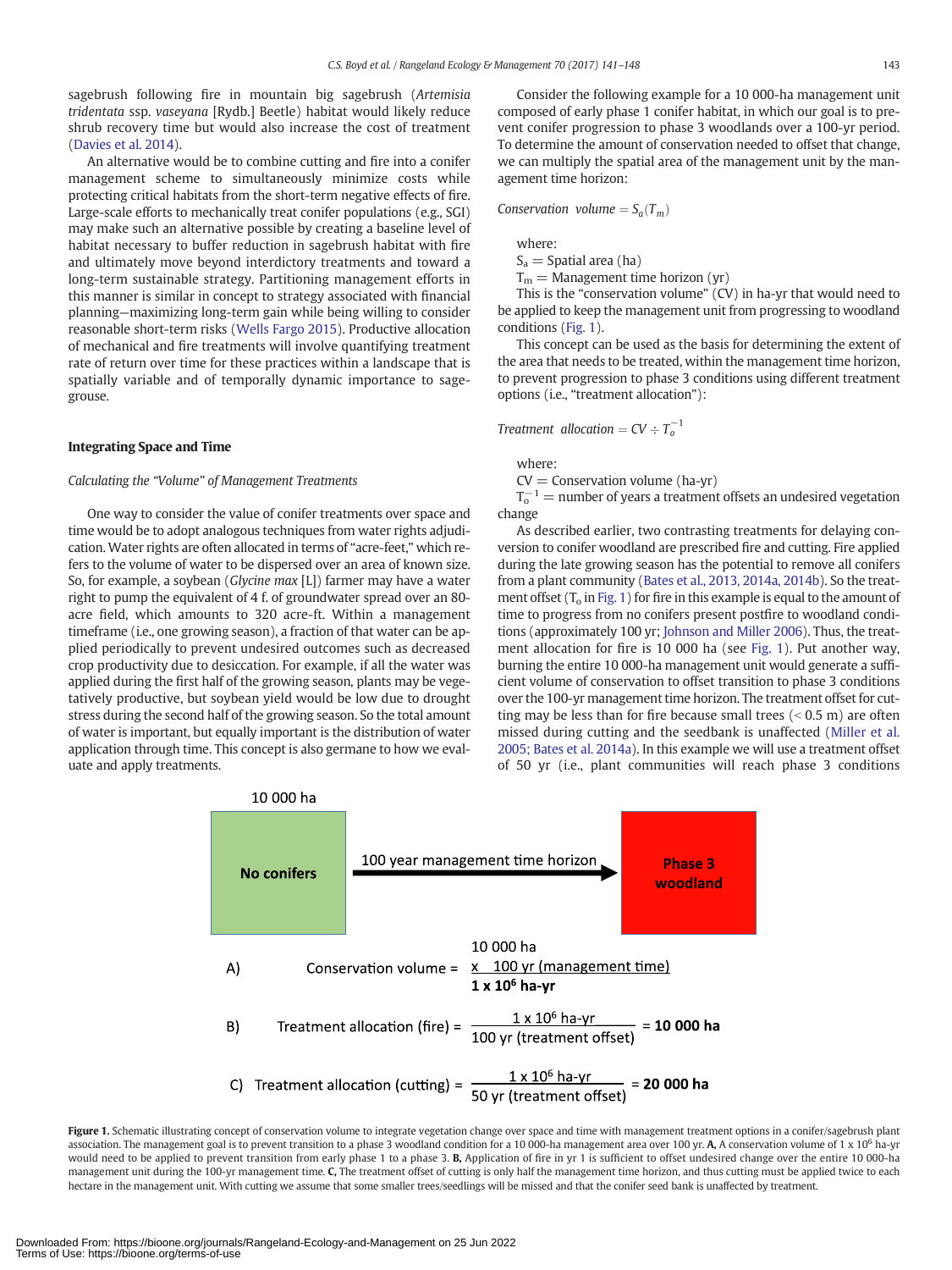approximately 50 yr from time of cutting). Calculating the treatment allocation for controlling conifers solely with cutting indicates that 20 000 ha would need to be cut within the management area over the 100-yr management time horizon to prevent progression to phase 3 conditions (see [Fig. 1\)](#page-3-0). Put another way, the entire management area would need to be cut twice within the 100-yr management time horizon.

### Sagebrush Loss as a Conservation "Cost" for Comparing Conifer Treatment **Options**

Implementation of treatments can produce a measurable value, defined by the integrated spatial and temporal extent of those actions. We previously assumed that the treatment offset for cutting may be only half that of prescribed fire (see [Fig. 1\)](#page-3-0) because the time to woodland conversion following a single application of prescribed fire or cutting was 100 yr and 50 yr, respectively. Thus, fire has a higher value because it offsets undesired change for a longer period of time, whereas cutting would have to be applied twice within a 100-yr time frame to meet our objective; but the value of both treatments declines over time as conifer succession proceeds toward woodland conditions (Fig. 2A).

The inverse is also true; we can evaluate the "cost" of conservation actions in an integrated fashion to make better decisions, particularly when comparing actions that may produce different treatment volumes or have different costs associated with them. Conservation cost can be defined for any number of attributes, both economic (e.g., cost of implementation) and ecological (e.g., undesirable habitat changes). One notable conservation cost that differs between prescribed fire and cutting to prevent conversion of sagebrush habitat to woodland is the effect of these treatments on big sagebrush (Artemisia tridentata Nutt.). Burned big sagebrush typically experiences high or complete mortality, does not resprout, and recovers slowly [\(Bates et al. 2014a; Miller et al., 2014a,](#page-7-0) [2014b](#page-7-0)). In contrast, shrub cover is not directly affected by conifer cutting ([Bates et al. 2014a; Miller et al. 2014a](#page-7-0)). The rate of postfire sagebrush recovery is variable, depending on site productivity, prefire plant community composition, and postfire weather conditions ([Harniss and Murray](#page-7-0) [1973; Lesica et al. 2007; Ziegenhagen and Miller 2009; Nelson et al. 2014](#page-7-0)).

Applying the concept of sagebrush loss as a conservation cost to our hypothetical management scenario, we can also weigh its spatial and temporal implications within the 100-yr management timeframe. Assuming that postfire sagebrush recovery on more productive ecological sites prone to conifer woodland conversion requires 35 years ([Ziegenhagen and Miller 2009; Nelson et al. 2014\)](#page-8-0), "cost" of fire diminishes as sagebrush recovery is achieved (Fig. 2B). Because cutting typically does not reduce sagebrush cover, we can assume that its cost is effectively zero. Therefore, there is a significant initial conservation cost difference between fire and cutting, but this diminishes as sagebrush cover rebounds. Though we use a linear recovery in this simplistic example, land managers with more specific sagebrush objectives (e.g., critical thresholds of cover for wildlife species or sagebrush reproductive maturity) could apply their own cost estimates that reflect those objectives.

A useful analogy to articulate management trade-offs between cutting and fire is the decision regarding renting versus buying a home with a mortgage. Typically, high up-front expenses associated with a home purchase (e.g., down payment, closing costs) dictate that investment benefits are only realized over longer time frames as equity accumulates and/or home value rises, whereas renting is generally a more cost-effective option over the short term because it does not have significant up-front costs. A similar concept can be used to weigh the amount of conservation volume offset by different treatment options with varying costs and benefits.

If the management goal is to prevent woodland conversion, it is possible to integrate the conservation value (see Fig. 2A) of different management practices and their associated conservation costs (see Fig. 2B). If loss of sagebrush is the predominant cost and the prevention of



Figure 2. Conceptual relationships depicting relative conservation value and conservation cost to sagebrush conservation in the context of a single application of fire or cutting at time zero to prevent conifer progression to woodland conditions over a 100-yr time horizon. A, Fire has a longer treatment life. **B**, However, the initial high value of fire in controlling conifers is mitigated by the high upfront loss of sagebrush. The net benefit to sagebrush of using cutting to control conifer abundance is initially high but declines over time, while the value of fire is initially low but increases with sagebrush recovery and ultimately decreases as sagebrush is lost over time with increasing conifer abundance. C, We can compare benefits of different treatments by calculating the ratios of value-to-cost over the management lifetime. The conservation benefit of cutting is shaded with red and the conservation benefit of fire is shaded with green.

woodland conversion is the primary value, examining the ratio of these two factors over the 100-yr management timeframe is informative (see Fig. 2C). Thus, cutting is clearly advantageous over fire for the first few decades following treatment because it doesn't incur the cost associated with sagebrush lost in fire (i.e., a short-term habitat rental). Fire only appears to be a viable option if the full management timeframe is considered (see Fig. 2C); fire prevents woodland conversion for a longer period, which offsets the upfront costs associated with lost sagebrush (i.e., habitat equity exceeding the down payment).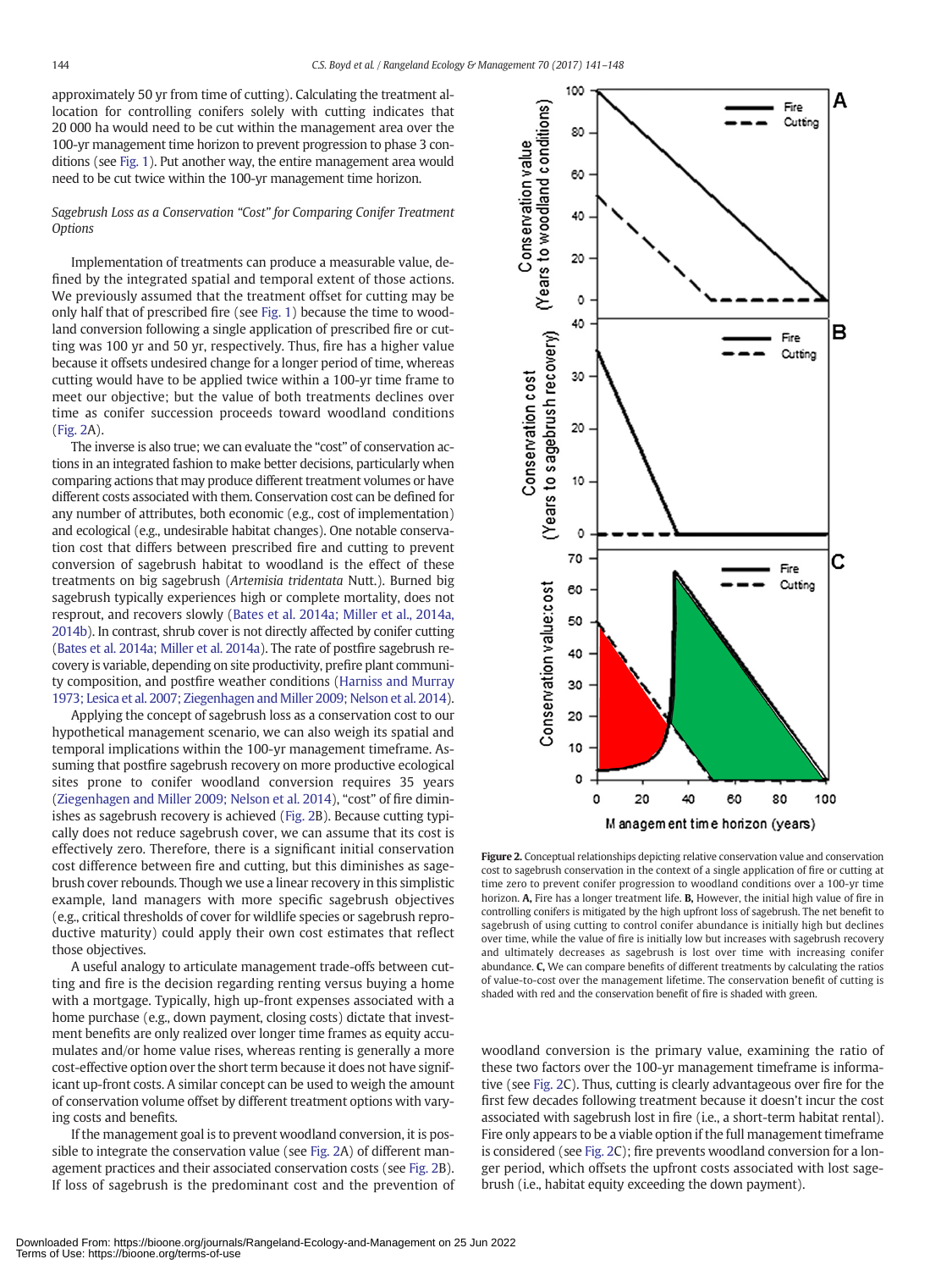#### <span id="page-5-0"></span>But It's Not That Simple: Integrating Biological Thresholds



Admittedly, our preceding management scenario used to articulate an approach for simultaneously weighing ecological values and costs is simplistic. Land managers must weigh numerous values and costs, often with incomplete knowledge of their attributes. Nonetheless, we contend there is value in using estimates to empirically compare short- and long-term costs and benefits of alternative treatments.

Though the previous examples suggest that one treatment, fire, has significant long-term advantage, it has short-term costs that may be untenable in some real-life scenarios. Sagebrush obligate species could be adversely impacted if short-term costs (i.e., loss of sagebrush) of treatment exceed their biological tolerance levels. Research has shown that for sage-grouse populations to have a high likelihood of persistence, the majority of the landscape needs to be in sagebrush habitat [\(Aldridge et al. 2008; Wisdom et al. 2011](#page-7-0)). For our purposes, we used a threshold of 70% of the landscape comprised of intact sagebrush habitat for sage-grouse persistence. If we establish a management objective of maintaining at least 70% of the 10 000-ha management unit in intact sagebrush habitat, then our perception of cost-to-benefit of fire and cutting in the previous example is modified by the management unit's proximity to that threshold. If the 10 000-ha management area has 100% landscape sagebrush cover, then tolerance for accepting some short-term costs (i.e., lost sagebrush cover) in order to realize the long-term favorable cost-to-benefit granted by fire may increase. However, if the landscape is at or near the 70% minimum, then the costs of fire would likely be unacceptably high and cutting, with its low conservation cost (i.e., no loss of existing sagebrush cover), is the more favorable alternative.

But managing a landscape for sage-grouse imposes the additional burden of sage-grouse avoidance of habitats that have crossed a fairly low threshold of conifer abundance. The literature suggests that sagegrouse may avoid habitats at approximately the point where conifer height begins to exceed that of the sagebrush canopy or when conifer cover reaches 4% ([Atamian et al. 2010; Baruch-Mordo et al. 2013\)](#page-7-0). For purposes of this paper, we consider anything beyond phase 1 (i.e., phase 2 or 3) to be nonhabitat. Thus, managing conifers for the benefit of sage-grouse becomes more stringent than the previous goal of preventing transition to phase 3 woodland.

Managing for biological thresholds will also interact with choice of conifer treatment. As noted previously, small trees  $( $0.5$  m) may be missed$ during cutting, and cutting does not directly diminish the seedbank (Miller et al. 2005; O'[Connor et al. 2013; Bates et al. 2014a\)](#page-7-0). Thus, following cutting, small trees do not need to reestablish for conifer succession to begin. Additionally, sagebrush plants (and perhaps other shrubs) remaining following cutting may serve as nurse plants that facilitate establishment success of additional juniper seedlings ([Chambers 2001\)](#page-7-0).

How long it takes for a cut community to reach phase 2 (i.e., nonhabitat conditions) is not well addressed in the literature and will likely vary strongly on the basis of site conditions including ecological site, aspect, the number of smaller trees left following cutting, and seed bank conditions. Based to some extent on the literature ([Johnson](#page-7-0) [and Miller 2006; Miller et al. 2008; Bates et al. 2014a](#page-7-0)), but also on our own field observations, we expect that a reasonable time estimate following cutting would be 10 to 30 yr for conifer seedlings to reach sagebrush canopy height and another 5 to 20 yr to reach phase 2 conditions (Fig. 3). Thus, total treatment lifetime (i.e., "treatment offset," see [Fig. 1](#page-3-0)) for managing sage-grouse habitat with conifer cutting would be approximately 15−50 yr. For purposes of this paper, we will use a treatment offset period of 30 yr (see Fig. 3). Because fire is less likely to miss smaller trees ([Miller et al. 2005; Bates et al. 2014a\)](#page-7-0), some degree of conifer recruitment and reestablishment will likely have to take place post burn [\(Bates et al., 2013, 2014a, 2014b\)](#page-7-0). For purposes of this paper, we estimate a postfire establishment period of 20 yr (see Fig. 3). Assuming the subcanopy and above-canopy growth periods would be similar to cutting, the treatment offset for fire in managing

Figure 3. Conceptualization of progression to phase 2 conifer conditions following cutting and fire. For purposes of this figure, we assumed burning to be complete, or nearly so. Following fire conifers reestablish in the plant community, followed by a period of subcanopy seedling development, and ultimately above-canopy growth. Because smaller trees are often missed with cutting, succession following cutting involves growth of smaller trees already present on the site, so time from treatment to phase 2 conditions is shortened relative to fire.

sage-grouse habitat is approximately 50 yr (see Fig. 3). Future climate change and atmospheric  $CO<sub>2</sub>$  enrichment have the potential to accelerate the rate of conifer increase due to the positive interaction between atmospheric  $CO<sub>2</sub>$  and conifer growth; this relationship may strengthen during drought years due to increased water use efficiency in high CO2 environments [\(Knapp et al. 2001](#page-7-0)).

Applying the above to our 10 000-ha management unit, the management goal is now to manage the landscape for 70% in intact sagebrush habitat, with conifers limited to phase 1 within 7 000 ha, and to do so for the next 100 yr [\(Fig. 4\)](#page-6-0). Managing conifers within 7 000 ha of the landscape requires a conservation volume of  $7 \times 10^5$  ha-yr (see [Fig. 4](#page-6-0)). If we manage those conifers only with fire, we would need to treat a total of 14 000 ha over the 100-yr management time horizon, or approximately 14% of the landscape every decade (see [Fig. 4\)](#page-6-0). This is problematic, however, because if sagebrush takes 30 yr or more to recover [\(Ziegenhagen](#page-8-0) [and Miller 2009; Nelson et al. 2014\)](#page-8-0), we will begin to dip below the 70% landscape sagebrush threshold during the third decade of management. From a financial standpoint, at \$160·ha ([NRCS 2015](#page-7-0)), burning would cost about \$224 000 per decade, or \$2.24 x  $10^6$  for a 100-yr management horizon (note: these figures and those later do not take inflation into account). If we manage only with cutting, we would need to treat just over 23 000 ha over the 100-yr management time horizon, or 23% of the landscape per decade (see [Fig. 4](#page-6-0)). Unlike fire, since cutting does not kill sagebrush, cutting could be used exclusively to treat the management area. However, sustained (i.e., 100 yr) cutting of this quantity of conifers could be cost prohibitive. At \$250·ha ([Baruch-Mordo et al.](#page-7-0) [2013](#page-7-0)), cutting costs would run approximately \$575 000 per decade, or \$5.75 x  $10^6$  for a 100-yr management horizon.

Arguably, neither cutting nor fire alone is an ideal treatment for managing conifer populations in sage-grouse habitat at extended temporal horizons. Land managers could use existing information to assess the current status of their land management units and design optimal balances of treatments that seek the highest cost-to-benefit possible while staying within critical bounds (e.g., at least 70% landscape sagebrush, no phase 2 or 3 conifer woodlands). Critical information to consider in allocating effort to cutting and fire will include, but not be limited to, the initial portion of the landscape in sagebrush habitat; the rate of post-treatment conifer recruitment, establishment, and expansion; financial and logistical capabilities of the management entity; and the probability of transition to non-native invasive species. These decisions can also be informed by the dispersion of conifer phases across a management area. For example, the use of fire (and subsequent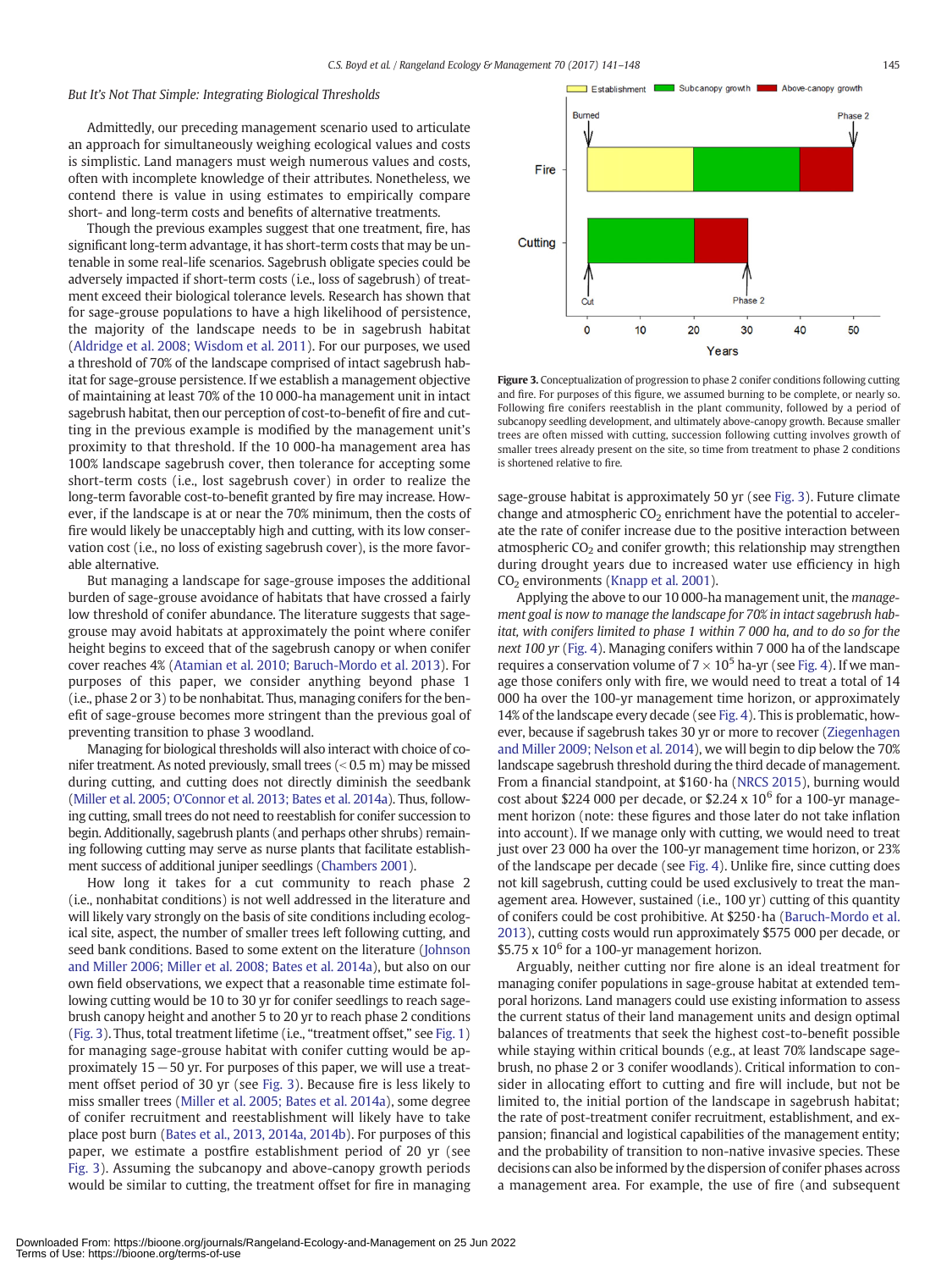### **Management time horizon**

<span id="page-6-0"></span>

### **Treatment allocation**



Figure 4. Hypothetical allocation of treatment effort for 10 000-ha management unit with the goal of maintaining 70% of the management unit in sagebrush habitat with no juniper beyond phase 1. Upper panel depicts management time horizon of 100 yr with onset of phase 2 conifer conditions occurring from 30 to 50 yr following cutting (30-yr) or fire (50-yr) treatment. Lower panel determines conservation volume and treatment allocation within the management time horizon using only fire or only cutting. Treatment allocation values indicate that some areas of the landscape will have to be treated multiple times within the management time horizon.

restoration practices) in habitats with advanced conifer progression (i.e., late phase 2 or phase 3) does little to decrease landscape sagegrouse habitat value because these areas have often lost understory vegetation necessary for sage-grouse habitat. Restoration of such areas would increase the base area of sagebrush habitat in the larger landscape, promoting increased latitude in future conifer management decisions.

#### Management Implications

The purpose of this paper is not to criticize mechanical treatment of conifers as a management practice. In fact, the amount of conservation capitol generated and the associated amount of on-the-ground treatment, namely conifer cutting, over a short period of time preceding the 2015 ESA listing decision for greater sage-grouse is truly impressive. The focus on conifer cutting as a primary management tool was both logical and prudent given the tenuous status of sage-grouse. But as the immediacy of the sage-grouse decision fades, it will be necessary to transition from shorter timelines associated with opportunistic and often politically driven funding, to extended timelines governing ecological processes and plant succession in sage-grouse habitats. Our aim is not to promote one technique over another; in reality, all current juniper treatments are effectively temporary interventions meant to move plant community composition to a successional point in time that is consistent with societal expectations. However, the financial and logistical ramifications of using only cutting or other mechanical treatments to offset the "volume" of change in conifer-prone habitats, over extended temporal and spatial horizons, is daunting to say the least. The concept of conservation volume helps us to begin to quantify and discuss the amount of effort necessary to prevent undesired habitat changes over ecologically relevant time periods and at large spatial scales. Furthermore, as habitat calculators and conservation/mitigation banking approaches proliferate in sage-grouse habitat (e.g., [Nevada](#page-7-0)

[Conservation Credit System 2014; Sage-Grouse Conservation Partner](#page-7-0)[ship 2015](#page-7-0)), the ability to quantitatively compare the durability, costs, risks, and benefits associated with different treatments becomes a necessity. Long-term management of sage-grouse habitat will involve balancing the habitat needs of sage-grouse with the financial, logistical, and ecological realities associated with relevant practices.

Throughout this paper we have made assumptions regarding posttreatment plant community change, and inaccuracies in these assumptions could strongly affect comparisons of plant community reassembly following conifer removal. For example, we assumed that burning will eliminate conifers, forcing reestablishment, whereas cutting will not completely remove conifers and will result in an abbreviated period of succession to phase 2 conditions (see [Fig. 3](#page-5-0)). The reason for these assumptions was because there was insufficient information in the literature to quantify the long-term dynamics of plant successional processes following cutting versus fire. Thus, while we have ascribed fixed treatment lifetimes to cutting and fire and have generalized post-treatment successional processes, the reality is that these numbers and response of other vegetation functional groups will vary strongly on the basis of a host of factors including size of treated area, site productivity, resistance and resilience of the site, proximity of treated areas to a conifer seed source, efficacy of manually cutting small  $($  < 0.5 m) trees, and fire mortality rates on all size classes of trees and seeds. This uncertainty is particularly relevant to the establishment period for conifer following fire. Because of the scarcity of empirical data, we were purposely conservative in our 20-yr estimate and prolonged post-fire establishment could markedly increase the conservation volume offset with fire relative to cutting ([Campbell et al. 2012](#page-7-0)). Also, it is possible that sagegrouse occupy burned areas before full recovery of sagebrush cover or that cover meets minimum habitat needs earlier than our assumed 35-yr full recovery window [\(Connelly et al. 2000; Wambolt et al.](#page-7-0) [2001; Lesica et al. 2007; Dahlgren et al. 2015](#page-7-0)).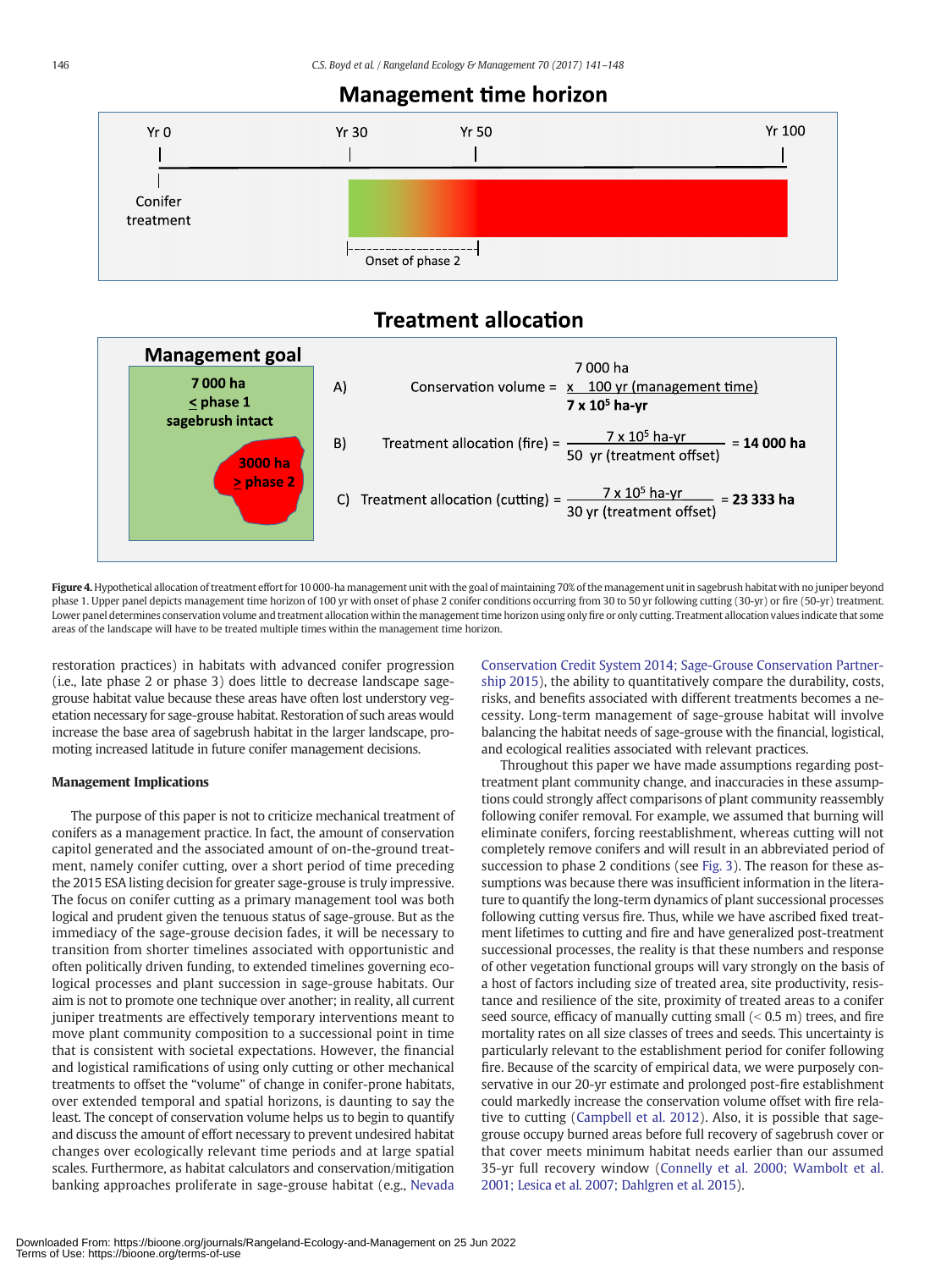<span id="page-7-0"></span>Managers need to consider that on warmer and drier sites associated with lower elevations or southern exposures, exotic annual grasses such as cheatgrass (Bromus tectorum L.) may increase or dominate post fire, leading to increased fuel continuity, increased risk of wildfire, and suppression of desired understory perennial vegetation (Chambers et al. 2014; Miller et al. 2014b). Postfire increases in exotic annuals are more likely on sites where prefire abundance of perennial bunchgrasses has been depleted or where tree dominance creates severe fire conditions (Condon et al. 2011; Bates et al. 2014b). That said, annual grasses may also increase following cutting on warmer and drier sites, particular if pretreatment understory perennials were lacking (Bates et al. 2005; Coultrap et al. 2008)

The Conservation Effects Assessment Project (NRCS 2012) made it clear that better information is needed for decision making in application of treatments and information gaps necessitating numerous assumptions are not unique to conifer management practices. One nearterm way to produce evaluations of treatments over time would be to employ retroactive studies of past management at a variety of postmanagement timelines. Such studies would help to move management away from making assumptions regarding long-term effects of conifer management practices.

#### Acknowledgments

The authors would like to thank Roger Sheley and Roxanne Rios for their thoughtful reviews of an earlier draft of this manuscript. We also appreciate the helpful comments of the Associate Editor and two anonymous reviewers.

#### References

- Aldridge, C.L., Nielsen, S.E., Beyer, H.L., Boyce, M.S., Connelly, J.W., Knick, S.T., Schroeder, M.A., 2008. [Range-wide patterns of greater sage-grouse persistence. Diversity and](http://refhub.elsevier.com/S1550-7424(16)30080-X/rf0005) [Distributions 14, 983](http://refhub.elsevier.com/S1550-7424(16)30080-X/rf0005)–994.
- Atamian, M.T., Sedinger, J.S., Heaton, J.S., Blomberg, E.J., 2010. [Landscape level assessment](http://refhub.elsevier.com/S1550-7424(16)30080-X/rf0010) [of brood rearing habitat for greater sage-grouse in Nevada. Journal of Wildlife Man](http://refhub.elsevier.com/S1550-7424(16)30080-X/rf0010)[agement 74, 1533](http://refhub.elsevier.com/S1550-7424(16)30080-X/rf0010)–1543.
- Azuma, D.L., Hiserote, B.A., Dunham, P.A., 2005. [The western juniper resource of eastern](http://refhub.elsevier.com/S1550-7424(16)30080-X/rf0015) [Oregon. Resource Bulletin PNW-RB-249. Paci](http://refhub.elsevier.com/S1550-7424(16)30080-X/rf0015)fic Northwest Research Station, US De[partment of Agriculture, Forest Service \(18 pp.\).](http://refhub.elsevier.com/S1550-7424(16)30080-X/rf0015)
- Baruch-Mordo, S., Evans, J.S., Severson, J.P., Naugle, D.E., Maestas, J.D., Kiesecker, J.M., Falkowski, M.J., Hagen, C.A., Reese, K.P., 2013. [Saving sage-grouse from the trees: a](http://refhub.elsevier.com/S1550-7424(16)30080-X/rf0020) [proactive solution to reducing a key threat to a candidate species. Biological Conser](http://refhub.elsevier.com/S1550-7424(16)30080-X/rf0020)[vation 167, 233](http://refhub.elsevier.com/S1550-7424(16)30080-X/rf0020)–241.
- Bates, J.D., Miller, R.F., Svejcar, T.J., 2005. [Long-term successional trends following western](http://refhub.elsevier.com/S1550-7424(16)30080-X/rf0025) [juniper cutting. Rangeland Ecology & Management 58, 533](http://refhub.elsevier.com/S1550-7424(16)30080-X/rf0025)–541.
- Bates, J.D., O'Connor, R., Davies, K.W., 2014a. [Vegetation recovery and fuel reduction after](http://refhub.elsevier.com/S1550-7424(16)30080-X/rf0030) [seasonal burning of western juniper. Fire Ecology 10.](http://refhub.elsevier.com/S1550-7424(16)30080-X/rf0030)
- Bates, J.D., Sharp, R.N., Davies, K.W., 2013. [Sagebrush steppe recovery after](http://refhub.elsevier.com/S1550-7424(16)30080-X/rf0035) fire varies by development phase of Juniperus occidentalis [woodland. International Journal of Wild](http://refhub.elsevier.com/S1550-7424(16)30080-X/rf0035)[land Fire 23, 117](http://refhub.elsevier.com/S1550-7424(16)30080-X/rf0035)–130.
- Bates, J.D., Sharp, R.N., Davies, K.W., 2014b. [Sagebrush steppe recovery after](http://refhub.elsevier.com/S1550-7424(16)30080-X/rf0040) fire varies by development phase of Juniperus occidentalis [woodland. International Journal of Wild](http://refhub.elsevier.com/S1550-7424(16)30080-X/rf0040)[land Fire 23, 117](http://refhub.elsevier.com/S1550-7424(16)30080-X/rf0040)–130.
- Boyd, C.S., Svejcar, T.J., 2009. [Managing complex problems in Rangeland Ecosystems.](http://refhub.elsevier.com/S1550-7424(16)30080-X/rf0045) [Rangeland Ecology & Management 62, 491](http://refhub.elsevier.com/S1550-7424(16)30080-X/rf0045)–499.
- Boyd, C.S., Johnson, D.D., Kerby, J.D., Svejcar, T.J., Davies, K.W., 2014. [Of grouse and golden](http://refhub.elsevier.com/S1550-7424(16)30080-X/rf0050) [eggs: can ecosystems be managed within a species-based regulatory framework?](http://refhub.elsevier.com/S1550-7424(16)30080-X/rf0050) [Rangeland Ecology & Management 67, 358](http://refhub.elsevier.com/S1550-7424(16)30080-X/rf0050)–368.
- Boyd, C.S., Petersen, S., Gilgert, W., Rodgers, R., Fuhlendorf, S., Larsen, R., Wolfe, D., Jensen, K.C., Gonzales, P., Nenneman, M., Danvir, R., Dahlgren, D., Messmer, T., 2011. [Looking](http://refhub.elsevier.com/S1550-7424(16)30080-X/rf0055) [toward a brighter future for lekking grouse. Rangelands 33, 2](http://refhub.elsevier.com/S1550-7424(16)30080-X/rf0055)–11.
- Braun, C.E., 1998. [Sage grouse declines in western North America: what are the prob](http://refhub.elsevier.com/S1550-7424(16)30080-X/rf0060)[lems? Proceedings of the Western Association of Fish and Wildlife Agencies 78,](http://refhub.elsevier.com/S1550-7424(16)30080-X/rf0060) [139](http://refhub.elsevier.com/S1550-7424(16)30080-X/rf0060)–156.
- Campbell, J.L., Kennedy, R.E., Cohen, W.B., Miller, R.F., 2012. [Assessing the carbon conse](http://refhub.elsevier.com/S1550-7424(16)30080-X/rf0065)quences of western juniper (Juniperus occidentalis) [encroachment across Oregon,](http://refhub.elsevier.com/S1550-7424(16)30080-X/rf0065) [USA. Rangeland Ecology & Management 65, 223](http://refhub.elsevier.com/S1550-7424(16)30080-X/rf0065)–231.
- Casazza, M.L., Coates, P.S., Overton, C.T., 2011. [Linking habitat selection and brood success](http://refhub.elsevier.com/S1550-7424(16)30080-X/rf0070) [in greater sage-grouse. In: Sandercock, B.K., Martin, K.M., Segelbacher, G. \(Eds.\), Ecol](http://refhub.elsevier.com/S1550-7424(16)30080-X/rf0070)[ogy, conservation and management of grouse. Studies in Avian Biology No. 39. Uni](http://refhub.elsevier.com/S1550-7424(16)30080-X/rf0070)[versity of California Press, Berkeley, CA, USA, pp. 151](http://refhub.elsevier.com/S1550-7424(16)30080-X/rf0070)–167.
- Chambers, J.C., 2001. Pinus monophylla [establishment in an expanding](http://refhub.elsevier.com/S1550-7424(16)30080-X/rf0075) Pinus-Juniperus [woodland: environmental conditions, facilitation and interacting factors. Journal of](http://refhub.elsevier.com/S1550-7424(16)30080-X/rf0075) [Vegetation Science 12, 27](http://refhub.elsevier.com/S1550-7424(16)30080-X/rf0075)–40.
- Chambers, J.C., Pyke, D.A., Maestas, J.D., Pellant, M., Boyd, C.S., Campbell, S.B., Espinosa, S., Havlina, D.W., Mayer, K.E., Wuenschel, A., 2014. [Using resistance and resilience con](http://refhub.elsevier.com/S1550-7424(16)30080-X/rf0080)[cepts to reduce impacts of annual grasses and altered](http://refhub.elsevier.com/S1550-7424(16)30080-X/rf0080) fire regimes on the sagebrush ecosystem and sage-grouse—[a strategic multi-scale approach. U.S. Department of Ag](http://refhub.elsevier.com/S1550-7424(16)30080-X/rf0080)[riculture, Forest Service, RMRS-GTR-326](http://refhub.elsevier.com/S1550-7424(16)30080-X/rf0080).
- Condon, L., Weisberg, P.J., Chambers, J.C., 2011. [Abiotic and biotic in](http://refhub.elsevier.com/S1550-7424(16)30080-X/rf0085)fluences on Bromus tectorum invasion and Artemisia tridentata recovery following fi[re. International Jour](http://refhub.elsevier.com/S1550-7424(16)30080-X/rf0085)[nal of Wildland Fire 20, 597](http://refhub.elsevier.com/S1550-7424(16)30080-X/rf0085)–604.
- Connelly, J.W., Braun, C.E., 1997. [Long-term changes in sage grouse](http://refhub.elsevier.com/S1550-7424(16)30080-X/rf0090) Centrocercus urophasianus [populations in western North America. Wildlife Biology 3](http://refhub.elsevier.com/S1550-7424(16)30080-X/rf0090).
- Connelly, J.W., Knick, S.T., Schroeder, M.A., Stiver, S.J., 2004. Conservation assessment of greater sage-grouse and sagebrush habitats. Western Association of Fish and Wildlife Agencies. U.S. Government Documents (Utah Regional Depository). Paper 73 (Available at: <http://digitalcommons.usu.edu/govdocs/73>. Accessed 14 September 2016).
- Connelly, J.W., Schroeder, M.A., Sands, A.R., Braun, C.E., 2000. [Guidelines to manage sage](http://refhub.elsevier.com/S1550-7424(16)30080-X/rf0100)[grouse populations and their habitat. Wildlife Society Bulletin 28, 967](http://refhub.elsevier.com/S1550-7424(16)30080-X/rf0100)–985.
- Coultrap, D.E., Fulgham, K.O., Lancaster, D.L., Gustafson, J., Lile, D.F., George, M.R., 2008. [Re](http://refhub.elsevier.com/S1550-7424(16)30080-X/rf0105)[lationship between western juniper](http://refhub.elsevier.com/S1550-7424(16)30080-X/rf0105) (Juniperus occidentalis) and understory vegeta[tion. Invasive Plant Science and Management 1, 3](http://refhub.elsevier.com/S1550-7424(16)30080-X/rf0105)–11.
- Dahlgren, D.K., Chi, R., Messmer, T.A., 2006. [Greater sage-grouse response to sagebrush](http://refhub.elsevier.com/S1550-7424(16)30080-X/rf0110) [management in Utah. Wildlife Society Bulletin 34, 975](http://refhub.elsevier.com/S1550-7424(16)30080-X/rf0110)–985.
- Dahlgren, D.K., Larsen, R.T., Danvir, R., Wilson, G., Thacker, E.T., Black, T.A., Naugle, D.E., Connelly, J.W., Messmer, T.A., 2015. [Greater sage-grouse and range management: in](http://refhub.elsevier.com/S1550-7424(16)30080-X/rf0115)[sights from a 25-year case study in Utah and Wyoming. Rangeland Ecology & Man](http://refhub.elsevier.com/S1550-7424(16)30080-X/rf0115)[agement 68, 375](http://refhub.elsevier.com/S1550-7424(16)30080-X/rf0115)–382.
- Davies, K.W., Bates, J.D., Madsen, M.D., Nafus, A.M., 2014. [Restoration of mountain big](http://refhub.elsevier.com/S1550-7424(16)30080-X/rf0120) [sagebrush steppe following prescribed burning to control western juniper. Environ](http://refhub.elsevier.com/S1550-7424(16)30080-X/rf0120)[mental Management 53, 1015](http://refhub.elsevier.com/S1550-7424(16)30080-X/rf0120)–1022.
- Davies, K.W., Boyd, C.S., Beck, J.L., Bates, J.D., Svejcar, T.J., Gregg, M.A., 2011. [Saving the](http://refhub.elsevier.com/S1550-7424(16)30080-X/rf0125) [sagebrush sea: an ecosystem conservation plan for big sagebrush plant communities.](http://refhub.elsevier.com/S1550-7424(16)30080-X/rf0125) [Biological Conservation 144, 2573](http://refhub.elsevier.com/S1550-7424(16)30080-X/rf0125)–2584.
- Drut, M.S., Crawford, J.A., Gregg, M.A., 1994a. [Brood habitat use by sage-grouse in Oregon.](http://refhub.elsevier.com/S1550-7424(16)30080-X/rf0130) [Great Basin Naturalist 54, 170](http://refhub.elsevier.com/S1550-7424(16)30080-X/rf0130)–176.
- Drut, M.S., Pyle, W.H., Crawford, J.A., 1994b. [Technical note: Diets and food selection of](http://refhub.elsevier.com/S1550-7424(16)30080-X/rf0135) [sage-grouse chicks in Oregon. Journal of Range Management 47, 90](http://refhub.elsevier.com/S1550-7424(16)30080-X/rf0135)–93.
- Farzan, S., Young, D.J.N., Dedrick, A.G., Hamilton, M., Porse, E.C., Coates, P.S., Sampson, G., 2015. [Western Juniper management: assessing strategies for improving greater sage](http://refhub.elsevier.com/S1550-7424(16)30080-X/rf0140)[grouse habitat and rangeland productivity. Environmental Management 56,](http://refhub.elsevier.com/S1550-7424(16)30080-X/rf0140) [675](http://refhub.elsevier.com/S1550-7424(16)30080-X/rf0140)–683.
- Harniss, R.O., Murray, R.B., 1973. [Thirty years of vegetal change following burning of](http://refhub.elsevier.com/S1550-7424(16)30080-X/rf0145) [sagebrush-grass range. Journal of Range Management 26, 322](http://refhub.elsevier.com/S1550-7424(16)30080-X/rf0145)–325.
- Johnson, D.D., Miller, R.F., 2006. [Structure and development of expanding western juniper](http://refhub.elsevier.com/S1550-7424(16)30080-X/rf0150) woodlands as infl[uenced by two topographic variables. Forest Ecology and Manage](http://refhub.elsevier.com/S1550-7424(16)30080-X/rf0150)[ment 229, 7](http://refhub.elsevier.com/S1550-7424(16)30080-X/rf0150)–15.
- Knapp, P.A., Soule, P.T., Grissino-Mayer, H.D., 2001. [Detecting potential regional effects of](http://refhub.elsevier.com/S1550-7424(16)30080-X/rf0155)  $increased$  atmospheric  $CO<sub>2</sub>$  [on growth rates of western juniper. Global Change Biolo](http://refhub.elsevier.com/S1550-7424(16)30080-X/rf0155)[gy 7, 903](http://refhub.elsevier.com/S1550-7424(16)30080-X/rf0155)–917.
- Lesica, P., Cooper, S.V., Kudray, G., 2007. [Recovery of big sagebrush following](http://refhub.elsevier.com/S1550-7424(16)30080-X/rf0160) fire in south[west Montana. Rangeland Ecology & Management 60, 261](http://refhub.elsevier.com/S1550-7424(16)30080-X/rf0160)–269.
- Miller, R.F., Rose, J.R., 1999. [Fire history and western juniper encroachment in sagebrush](http://refhub.elsevier.com/S1550-7424(16)30080-X/rf0165) [steppe. Journal of Range Management 52, 550](http://refhub.elsevier.com/S1550-7424(16)30080-X/rf0165)–559.
- Miller, R.F., Wigand, P.E., 1994. [Holocene changes in semiarid pinyon-juniper woodlands.](http://refhub.elsevier.com/S1550-7424(16)30080-X/rf0170) [BioScience 44, 465](http://refhub.elsevier.com/S1550-7424(16)30080-X/rf0170)–474.
- Miller, R.F., Bates, J.D., Svejcar, T.J., Pierson, F.B., Eddleman, L.E., 2005. [Biology, ecology, and](http://refhub.elsevier.com/S1550-7424(16)30080-X/rf0175) [management of Western Juniper. Oregon State University Agricultural Experiment](http://refhub.elsevier.com/S1550-7424(16)30080-X/rf0175) [Station, Technical Bulletin 152, Hood River, OR, USA \(77 pp.\)](http://refhub.elsevier.com/S1550-7424(16)30080-X/rf0175).
- Miller, R.F., Ratchford, J., Roundy, B.A., Tausch, R.J., Hulet, A., Chambers, J., 2014a. [Response](http://refhub.elsevier.com/S1550-7424(16)30080-X/rf0180) [of conifer-encroached shrublands in the Great Basin to prescribed](http://refhub.elsevier.com/S1550-7424(16)30080-X/rf0180) fire and mechani[cal treatments. Rangeland Ecology & Management 67, 468](http://refhub.elsevier.com/S1550-7424(16)30080-X/rf0180)–481.
- Miller, R.F., Svejcar, T.J., Rose, J.R., 2000. [Impacts of western juniper on plant community](http://refhub.elsevier.com/S1550-7424(16)30080-X/rf0185) [composition and structure. Journal of Range Management 53, 574](http://refhub.elsevier.com/S1550-7424(16)30080-X/rf0185)–585.
- Miller, R.F., Tausch, R.J., Macarthur, D., Johnson, D.D., Sanderson, S.C., 2008. [Development](http://refhub.elsevier.com/S1550-7424(16)30080-X/rf0190) of post settlement pinon–[juniper woodlands in the Intermountain West: a regional](http://refhub.elsevier.com/S1550-7424(16)30080-X/rf0190) [perspective. US Department of Agriculture Forest Service, Rocky Mountain Research](http://refhub.elsevier.com/S1550-7424(16)30080-X/rf0190) [Station. Research Paper Report RMRSRP-69, Fort Collins, CO, USA \(15 pp.\)](http://refhub.elsevier.com/S1550-7424(16)30080-X/rf0190).
- Miller, R.F., Chambers, J.C., Pellant, M., 2014b. A fi[eld guide to selecting the most appropri](http://refhub.elsevier.com/S1550-7424(16)30080-X/rf0195)[ate treatments in sagebrush and pinyon-juniper ecosystems in the Great Basin: Eval](http://refhub.elsevier.com/S1550-7424(16)30080-X/rf0195)[uating resilience to disturbance and resistance to invasive annual grasses and](http://refhub.elsevier.com/S1550-7424(16)30080-X/rf0195) [predicting vegetation response. U.S. Department of Agriculture, Forest Service,](http://refhub.elsevier.com/S1550-7424(16)30080-X/rf0195) [RMRS-GTR-322, Fort Collins, CO, USA](http://refhub.elsevier.com/S1550-7424(16)30080-X/rf0195).
- Natural Resources Conservation Service, 2015. Natural Resource Conservation Service: Field Office Technical Guide. Oregon. Available at: [http://www.nrcs.usda.gov/wps/](http://www.nrcs.usda.gov/wps/portal/nrcs/main/national/technical/fotg/) [portal/nrcs/main/national/technical/fotg/](http://www.nrcs.usda.gov/wps/portal/nrcs/main/national/technical/fotg/) (Accessed 10 December 2015).
- Natural Resources Conservation Service, 2012. [In: Briske, D.D. \(Ed.\), Conservation bene](http://refhub.elsevier.com/S1550-7424(16)30080-X/rf0205)fits [of rangeland practices \(429 pp.\).](http://refhub.elsevier.com/S1550-7424(16)30080-X/rf0205)
- Nelle, P.J., Reese, K.P., Connelly, J.W., 2000. Long-term effects of fi[re on sage grouse habi](http://refhub.elsevier.com/S1550-7424(16)30080-X/rf0210)[tat. Journal of Range Management 53, 586](http://refhub.elsevier.com/S1550-7424(16)30080-X/rf0210)–591.
- Nelson, Z.J., Weisberg, P.J., Kitchen, S.G., 2014. Infl[uence of climate and environment on post](http://refhub.elsevier.com/S1550-7424(16)30080-X/rf0215)fi[re recovery of mountain big sagebrush. International Journal of Wildland Fire 23, 131](http://refhub.elsevier.com/S1550-7424(16)30080-X/rf0215).
- Nevada Conservation Credit System Manual v0.98. Environmental Incentives, LLC, South Lake Tahoe, CA, USA.
- O'Connor, C.A., Miller, R.F., Bates, J.D., 2013. [Vegetation response to fuel reduction](http://refhub.elsevier.com/S1550-7424(16)30080-X/rf0225) [methods when controlling western juniper. Environmental Management 52,](http://refhub.elsevier.com/S1550-7424(16)30080-X/rf0225) [553](http://refhub.elsevier.com/S1550-7424(16)30080-X/rf0225)–566.
- Pierson, F.B., Bates, J.D., Svejcar, T.J., Hardegree, S.P., 2007. [Runoff and erosion after cutting](http://refhub.elsevier.com/S1550-7424(16)30080-X/rf0230) [western juniper. Rangeland Ecology & Management 60, 285](http://refhub.elsevier.com/S1550-7424(16)30080-X/rf0230)–292.